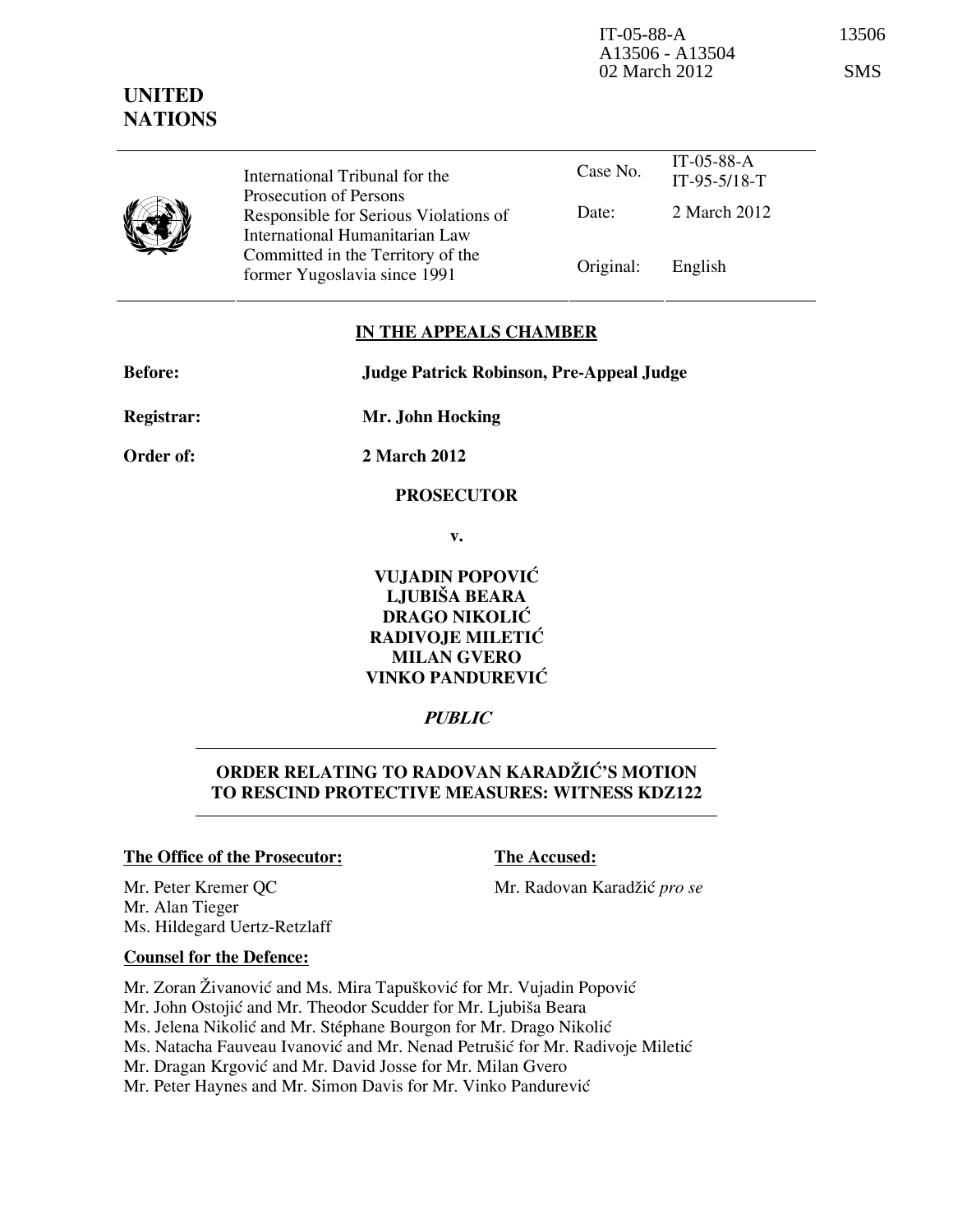I, Patrick Robinson, Judge of the Appeals Chamber of the International Tribunal for the Prosecution of Persons Responsible for Serious Violations of International Humanitarian Law Committed in the Territory of the former Yugoslavia since 1991 ("Appeals Chamber" and "Tribunal", respectively), and Pre-Appeal Judge in the *Popović et al.* case;

BEING SEISED OF the "Motion to Rescind Protective Measures: Witness KDZ122", filed publicly with confidential annex by Radovan Karadžić ("Karadžić") on 27 February 2012 ("Karadžić Motion");

**NOTING** that in the Motion, Karadžić requests that the Appeals Chamber rescind the protective measure of giving testimony in closed session granted by the Trial Chamber in the *Popović et al.* case ("Trial Chamber") to a witness known in the *Karad* $\zeta$ *ić* case by the pseudonym KDZ122 ("Witness"), arguing that this protective measure is contrary to the public interest; $<sup>1</sup>$ </sup>

NOTING the "Response to Rescind Protective Measures: Witness KDZ122", filed confidentially by the Office of the Prosecutor ("Prosecution") on 29 February 2012 ("Response"), in which the Prosecution objects to the Motion;<sup>2</sup>

NOTING the "Reply Brief: Motion to Rescind Protective Measures: Witness KDZ122", filed confidentially by Karadžić on 1 March 2012 ("Reply"), in which he maintains his submissions;<sup>3</sup>

NOTING that the Trial Chamber orally granted the protective measure of testifying in closed session to the Witness on 24 September 2007 in the *Popović et al.* case;<sup>4</sup>

**CONSIDERING** that pursuant to Rule  $75(F)(i)$  of the Rules of Procedure and Evidence of the Tribunal ("Rules"), protective measures that have been ordered in respect of a witness in any proceedings before the Tribunal (the "first proceedings") shall continue to have effect mutatis mutandis in any other proceedings before the Tribunal (the "second proceedings") unless and until they are rescinded, varied or augmented;

**CONSIDERING** that pursuant to Rule  $75(G)(i)$  of the Rules, a party to the second proceedings seeking to rescind, vary, or augment protective measures ordered in the first proceedings must apply to any chamber remaining seised of the first proceedings;

-

<sup>1</sup> Motion, para. 1; Confidential Annex.

<sup>&</sup>lt;sup>2</sup> Response, para. 7.

<sup>&</sup>lt;sup>3</sup> Reply, para. 5.

<sup>4</sup> *Prosecutor v. Vujadin Popovi*ć *et al.*, Case No. IT-05-88-T, T. 15701:3 - T. 15701:22 (open session), (24 September 2007); T-15724:23 to T-15726:7 (25 September 2007).